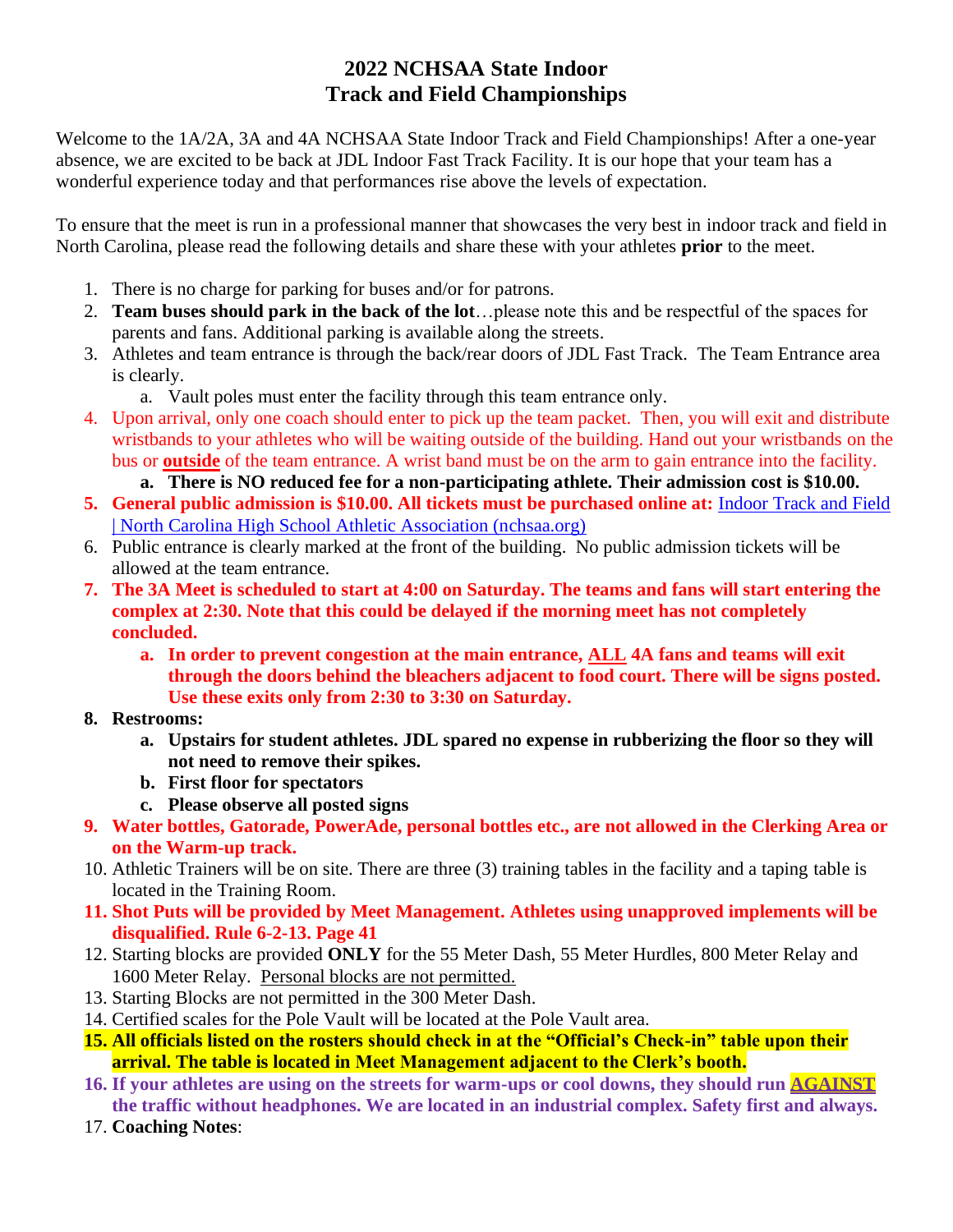- a. Please bring confirmations of athlete's entry from Mile Split in case there is a question…without a confirmations sheet, an athlete will be in jeopardy of not being allowed to participate.
- b. PLEASE respect the facility…we are role models and ambassadors for our students. Our expectation is that you teach your athletes to take pride in the JDL Facility. Help all of us by placing trash, including bottles, in the trash cans!
- **c. Hip Numbers are to be worn appropriately! Pasting hip numbers on the walls, floor, benches, bleachers, bathroom stalls, etc. is unacceptable. Any athlete found committing such offenses and defacing JDL Fast Track will be reported to the NCHSAA and may be grounds for disqualification from the meet.**
- 18. Spikes:
	- a. Either "1/4 or 1/8" pyramids or Christmas tree ONLY.
	- b. Needle spikes will not be allowed. Athletes with illegal spikes will be disqualified.
	- c. ALL shoes will be tagged at check-in.
- 19. Each athlete is to be in proper uniform in accordance with the sanctioning body and rules: National Federation (NFHS) and NCHSAA.

20. **COACHES' SCRATCH MEETING and SCRATCH PROCEDURE: There Is No Scratch Meeting. Instead, there is an NCHSAA Indoor State Meet Scratch Form** in your packet. (Additional forms are in Meet Management). **All** scratches must be written on this form and submitted to Richard Prince, Meet Running Referee, by the designated times. Richard will be located in Meet Management adjacent to the Clerk's booth. **No scratches will be accepted after the deadline**. **1A-2A State Meet**: Scratches due 3:15 pm. **No Scratches are allowed after 3:15 pm. 4A State** 

Meet: Scratches due by 8:15 am. No Scratches are allowed after 8:15 am. 3A State Meet: Scratches due by 3:15 pm. **No Scratches are allowed after 3:15 pm.** *Note*: If an athlete is not scratched, fails to check in for an event, he/she will be **DISQUALIFIED FOR THE REMAINDER OF THE MEET.** Event judges will report any athlete who fails to report to the Meet Director. The athlete's coach will then be notified.

- **21. Heat sheets for all running events and re-seed heat sheets will be posted on the wall next to the Clerking booth. Results will be posted on the Results Board behind the home grandstand. PLEASE Do NOT remove these sheets. Live results can also be found a[t www.jdlfasttrack.com.](http://www.jdlfasttrack.com/)**
- **22. Rule 4, Section 3 Article 1: Uniforms shall be worn as intended by manufacturers. Subsection C.3: The waistband of a competitor's shorts shall be worn above the hips. Subsection B.6: Bare midriff tops are not acceptable.**

**Rule 3, Section 3, Art. 1-b-4 and NOTES 2-c-5. A single, visible manufacturer's logo/trademark reference no more than 2 ¼ square inches with no dimension more than 2 ¼ and with state association approval is permitted on the top, bottom, or one-piece uniform. No are no limitations for the size of logos on the waistband.**

**Rule 3, Section 2, Art. 4j: Athletes must tuck the top part of the uniform into the bottom portion. Rule 4, Section 3 Article 1: PENALTY:** For the wearing of an illegal uniform, when a violation is observed and noted by a meet official, the competitor shall be required to make the uniform legal before becoming eligible for further competition, and shall be issued a warning that a subsequent violation shall result in disqualification from the event. The referee shall be notified of the violation by the observing meet official, and the referee shall then notify or caused to be notified, the head coach of the offending school of the competitor's violation and warning.

### **Penalty for violation of the uniform rule:**

**1 st Violation: Warning; 2 nd Violation: Disqualification from the event.**

23. Rule 4-3-1: the interpretation of a foundation garment was expanded to include any item worn under the uniform top and/or bottom. The rule now states that "any visible garment worn underneath the uniform top and/or bottom is considered a foundation garment. A foundation garment is not subject to logo/trademark/reference or color restrictions."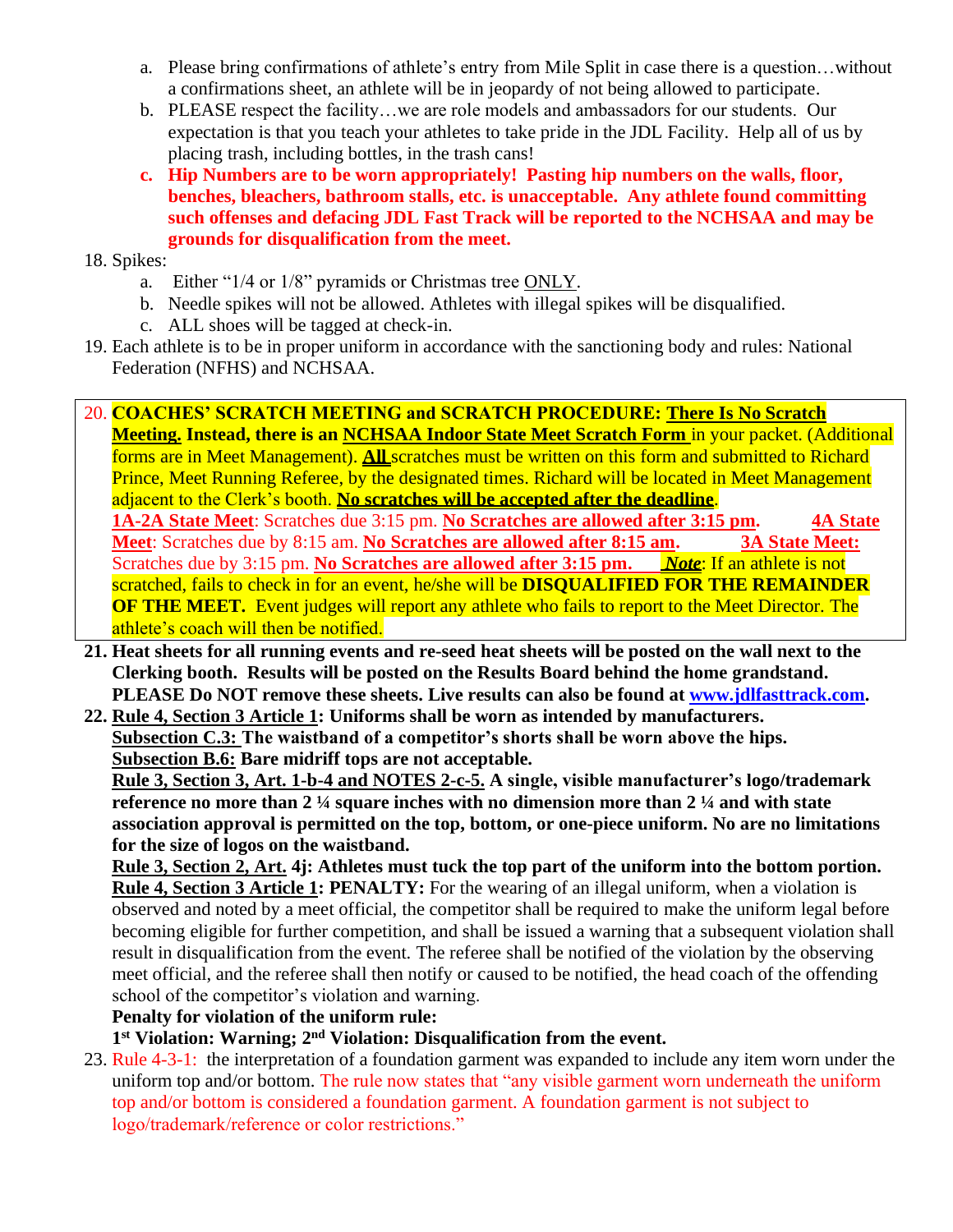- **24.** In addition, **Rule 4-3-2** was rewritten to allow schools more options in meeting the uniform rule. The rule now states that "all relay and cross-country team members must wear uniforms clearly indicating, through **predominant color, school logo and color combination of all outer garments worn as a uniform, that members are from the same team." The uniforms DO NOT have to be identical.**
- **25.** All athletes are to have their complete uniform on at all times while on the track or in the infield. Failure to comply with this rule will result in first, a warning, and second disqualification from an event or possibly the entire meet.
- **26.** Rule 4, Sect. 5 Art. 9e: Communicating with a competitor through the use of a wireless device. (Athletes will not be allowed to have cell phones in the competitive area, notably field events.) PENALTY: DISQUALIFICATION FROM THE EVENT.
- **27.** All persons participating in the Pole Vault will be weighed and have poles verified prior to competition.
- **28. The 10-minute check-in /check-out rule will be in effect.** If an athlete is in a field event and gets a first call for a running event, they should check out of their field event and check-in at the Clerk's Table and then RETURN to the field event. Event judges will be instructed to allow athletes to go "out of turn" if necessary as the rule book allows. The Clerks have been instructed not to "hold" athletes competing in field events. It is the responsibility of the coach and the athlete to report to the starting line for their event. If they are in a running event, they need to report back to the event within 10 minutes of the conclusion of their heat. **They can check-out for fifteen (15) minutes maximum. (Five minutes prior to the running event, 10 minutes following.)**
- **29.** Athletes competing in 2 or more field events simultaneously will have to go "back and forth." They will need to check-out and report immediately to their next event. (Officials will allow them time to change shoes if the need shall arise.) Athletes that properly check-out cannot lose an attempt if competing in another field event.
- **30.** All protests should be filed with the appropriate Referee, on the proper "Protest/Appeal Form." Protest forms will be located at the Meet Management table.
- **31. Awards**: Coaches should have their athletes who finish in the "Top 4" available to pick up their medals immediately after the event is completed. Awards will be given out at that time.

## **32. Break Points**:

300 Meter Dash: Stay in lanes for entire race: No break.

500 Meter Run: Start in lanes: 2 – turn stagger, break near the LJ pit adjacent to packet pick-up

1000, 1600, 3200 Meter Runs: 2-Turn Stagger break near the 55 Meter start line.

4 x 400 Relay: 2-turn stagger: 2-Turn Stagger break near the 55 Meter start line.

4 x 800 Relay: 2-turn stagger: 2-Turn Stagger break near the 55 Meter start line.

4 x 200 Relay: 3-turn stagger

**There are No Acceleration Zones in any relays. Once you enter the zone, it is illegal to step outside of the zone.** 

33. More on the 4x200 Relay: The **2022 rule book states if the runners are not in lanes, their exchange zone is 20 meters not 30 meters. This is a change from last year.**

**1 st Exchange is 30 meters: Red to Red**

**2 nd Exchange is 20 meters: Blue to Blue**

**3 rd Exchange is 20 meters: Blue to Blue**

34. A. **Rule 6-2-6:** Clarifies that it is illegal to run backward or in the opposite direction (non-legal direction) on a horizontal jump, pole vault or javelin runway.

**B. Rule 5-3-3 & 4, 5-10-6 thru 11:** Clarifies that in the 4x100-meter relay and 4x200-meter relay, and other relays with legs of 200 meters or less, each exchange zone will be 30 meters long. All exchange zones for races in excess of 200 meters will remain at 20 meters.

**37. Wheelchair Shot Put: 3 attempts-No Finals. They will take 3 consecutive throws. It is the responsibility of the coach of the athlete to set-up the chair. The official does not aid in this process.**